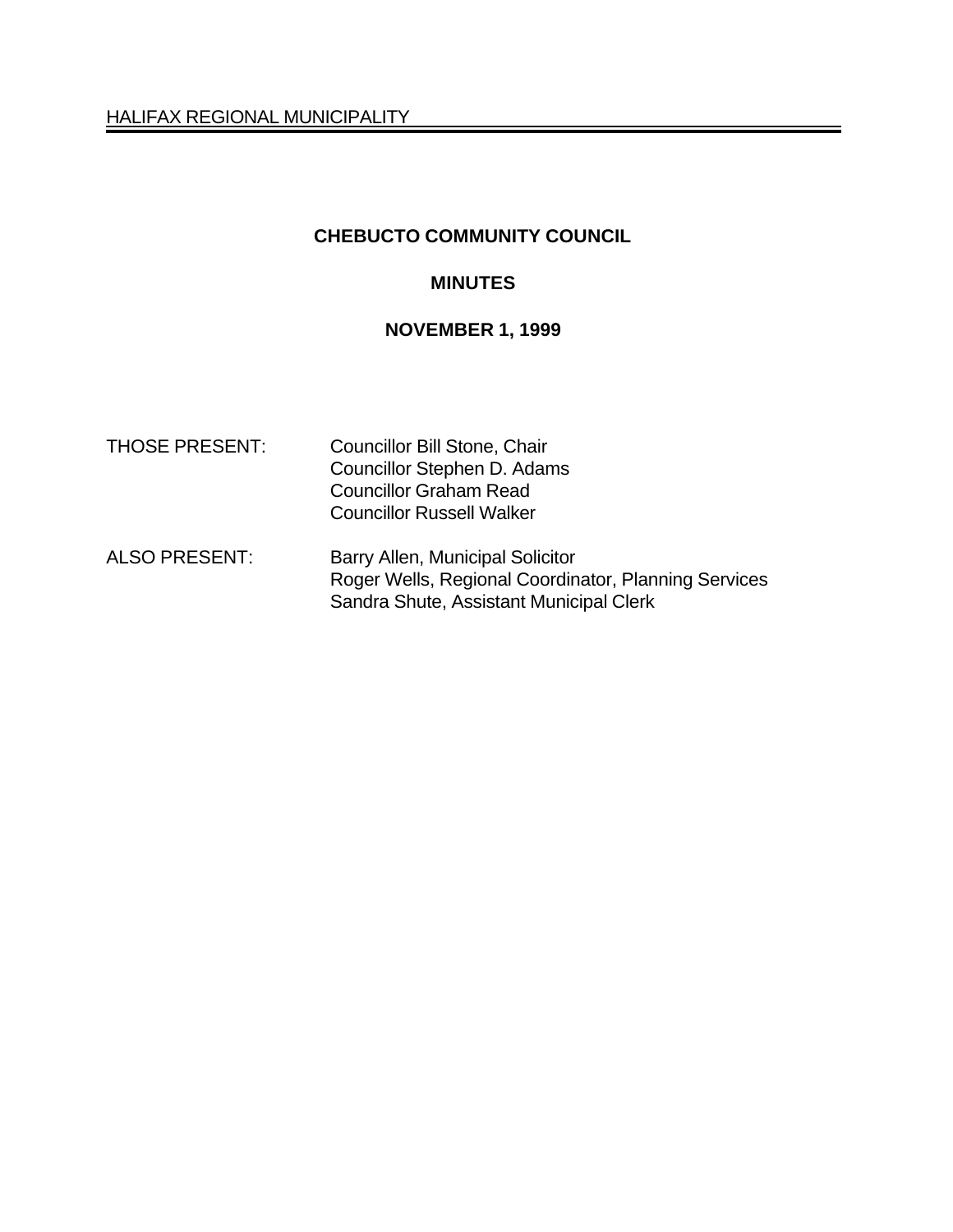### HALIFAX REGIONAL MUNICIPALITY **CHEBUCTO COMMUNITY COUNCIL** 2 November 1, 1999

### **TABLE OF CONTENTS**

| 1.                           |                                            |                                                                                                                                                                                                                                                                                                                                                                                                                                                                                                                |  |  |
|------------------------------|--------------------------------------------|----------------------------------------------------------------------------------------------------------------------------------------------------------------------------------------------------------------------------------------------------------------------------------------------------------------------------------------------------------------------------------------------------------------------------------------------------------------------------------------------------------------|--|--|
| 2.                           | <b>Approval of Minutes</b>                 |                                                                                                                                                                                                                                                                                                                                                                                                                                                                                                                |  |  |
|                              | 2.1<br>2.2                                 |                                                                                                                                                                                                                                                                                                                                                                                                                                                                                                                |  |  |
| 3.                           |                                            | Approval of the Order of Business and Approval of Additions and Deletions  4                                                                                                                                                                                                                                                                                                                                                                                                                                   |  |  |
| 4.                           | <b>Business Arising Out of the Minutes</b> |                                                                                                                                                                                                                                                                                                                                                                                                                                                                                                                |  |  |
|                              | 4.1                                        |                                                                                                                                                                                                                                                                                                                                                                                                                                                                                                                |  |  |
|                              |                                            | 4.1.1<br><b>Snow Removal from Sidewalks</b><br>4.1.2 Extension of Water to Herring Cove - Next Steps in Process<br>4.1.3 Feasibility of Community Transit - Sambro/Harrietsfield Area<br>Dumping - Harrietsfield and Williamswood and Gate<br>4.1.4<br>Feasibility of a PAC specifically for Herring Cove<br>4.1.5<br>Protection of Park in Community Council Area by way of<br>4.1.6<br><b>MPS Amendments</b><br>4.1.7 Hamshaw Drive Concerns<br>4.1.8 911 Protocol<br>4.1.9 Traffic Signals on Prospect Road |  |  |
| 5.                           |                                            |                                                                                                                                                                                                                                                                                                                                                                                                                                                                                                                |  |  |
| 6.                           |                                            |                                                                                                                                                                                                                                                                                                                                                                                                                                                                                                                |  |  |
| 7.                           |                                            |                                                                                                                                                                                                                                                                                                                                                                                                                                                                                                                |  |  |
| <b>Public Hearings</b><br>8. |                                            |                                                                                                                                                                                                                                                                                                                                                                                                                                                                                                                |  |  |
|                              | 8.1                                        | Case No. 00168 - Application by Halifax Regional Municipality to                                                                                                                                                                                                                                                                                                                                                                                                                                               |  |  |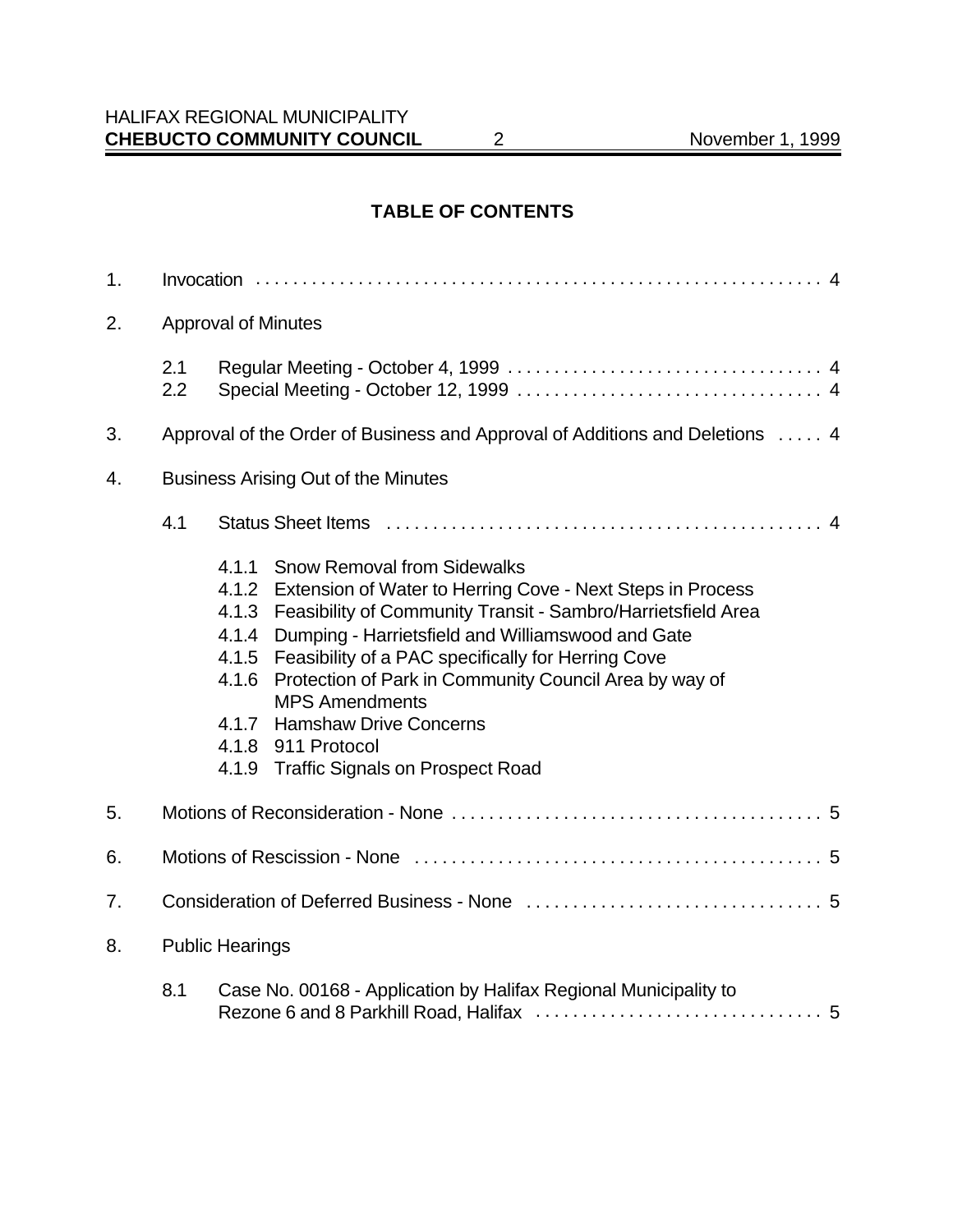| 9.  | Correspondence, Petitions and Delegations |                                                                                                                                                                                                                                                                                                 |  |
|-----|-------------------------------------------|-------------------------------------------------------------------------------------------------------------------------------------------------------------------------------------------------------------------------------------------------------------------------------------------------|--|
|     | 9.1                                       | Delegations                                                                                                                                                                                                                                                                                     |  |
|     | 9.1.1                                     | Richard Gagne on Behalf of Friends of Hemlock Ravine re  6<br>Watershed Issues Surrounding Hemlock Ravine                                                                                                                                                                                       |  |
| 10. | Reports                                   |                                                                                                                                                                                                                                                                                                 |  |
|     | 10.1                                      | Case 00122 - Request to Amend the Halifax Municipal Planning                                                                                                                                                                                                                                    |  |
|     | 10.2                                      | Decision of Chebucto Community Council re Case 00174 -<br>Billboards - Additional Interim Amendments to the Land Use<br>By-law for the former Cities of Dartmouth and Halifax (Joint<br>Public Hearing with Regional Council and Harbour East<br>Community Council held on October 26, 1999)  8 |  |
| 11. |                                           |                                                                                                                                                                                                                                                                                                 |  |
| 12. | <b>Added Items</b>                        |                                                                                                                                                                                                                                                                                                 |  |
|     | 12.1<br>12.2<br>12.3                      | Meeting Schedule 2000 and Remainder of 1999  8<br>World Wide Telecom Project - 132 Ketch Harbour Road  8                                                                                                                                                                                        |  |
| 13. |                                           |                                                                                                                                                                                                                                                                                                 |  |

14. Public Participation .................................................... 10

15. Election of Chair ...................................................... 11

16. Next Meeting Date .................................................... 11

17. Adjournment .......................................................... 11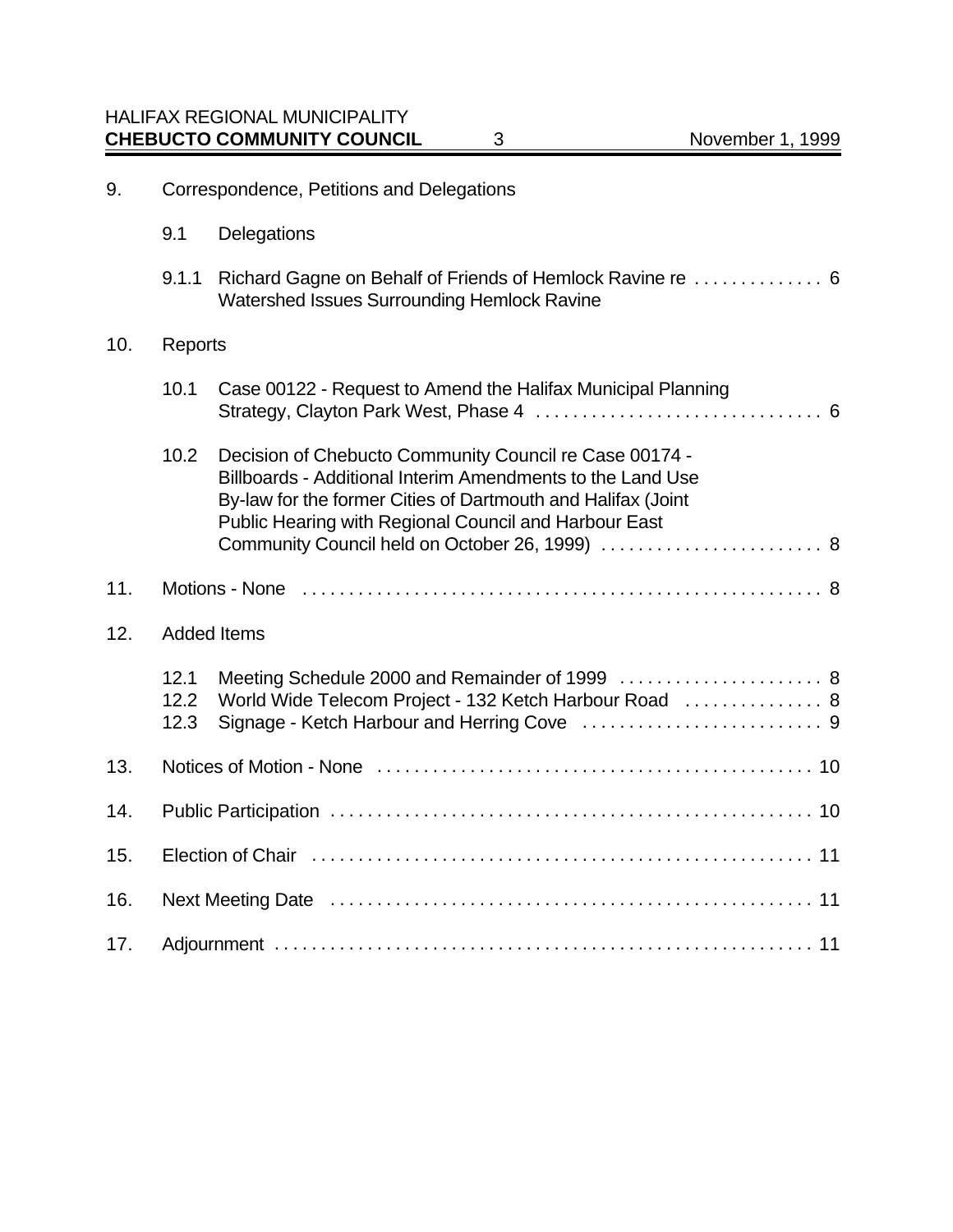### 1. **INVOCATION**

The meeting was called to order at 7:00 p.m. with an Invocation at 2750 Dutch Village Road, Halifax.

### 2. **APPROVAL OF MINUTES**

2.1 **Regular Meeting - October 4, 1999**

**MOVED by Councillors Read and Adams to approve the Minutes of meeting held on October 4, 1999 as circulated. MOTION PUT AND PASSED.**

2.2 **Special Meeting - October 12, 1999**

**MOVED by Councillors Read and Adams to approve the Minutes of Special meeting held on October 12, 1999 as circulated. MOTION PUT AND PASSED.**

### 3. **APPROVAL OF THE ORDER OF BUSINESS AND APPROVAL OF ADDITIONS AND DELETIONS**

Added Items: Meeting Schedule for the Year 2000

Councillor Adams: 1) World Wide Telecom Property - 132 Ketch Harbour Road 2) Signage - Ketch Harbour and Herring Cove

**MOVED by Councillors Adams and Walker to approve the Order of Business as amended. MOTION PUT AND PASSED.**

## 4. **BUSINESS ARISING OUT OF THE MINUTES**

### 4.1 **Status Sheet Items**

- 4.1.1 Snow Removal from Sidewalks No further information.
- 4.1.2 Extension of Water to Herring Cove No further information.
- 4.1.3 Feasibility of Community Transit Sambro/Harrietsfield No further information.
- 4.1.4 Dumping Harrietsfield and Williamswood and Gate No further information.
- 4.1.5 Feasibility of PAC for Herring Cove No information.
- 4.1.6 Protection of Parks in Community Council Area No information.
- 4.1.7 Hamshaw Drive Concerns No further information.
- 4.1.8 911 Protocol No information.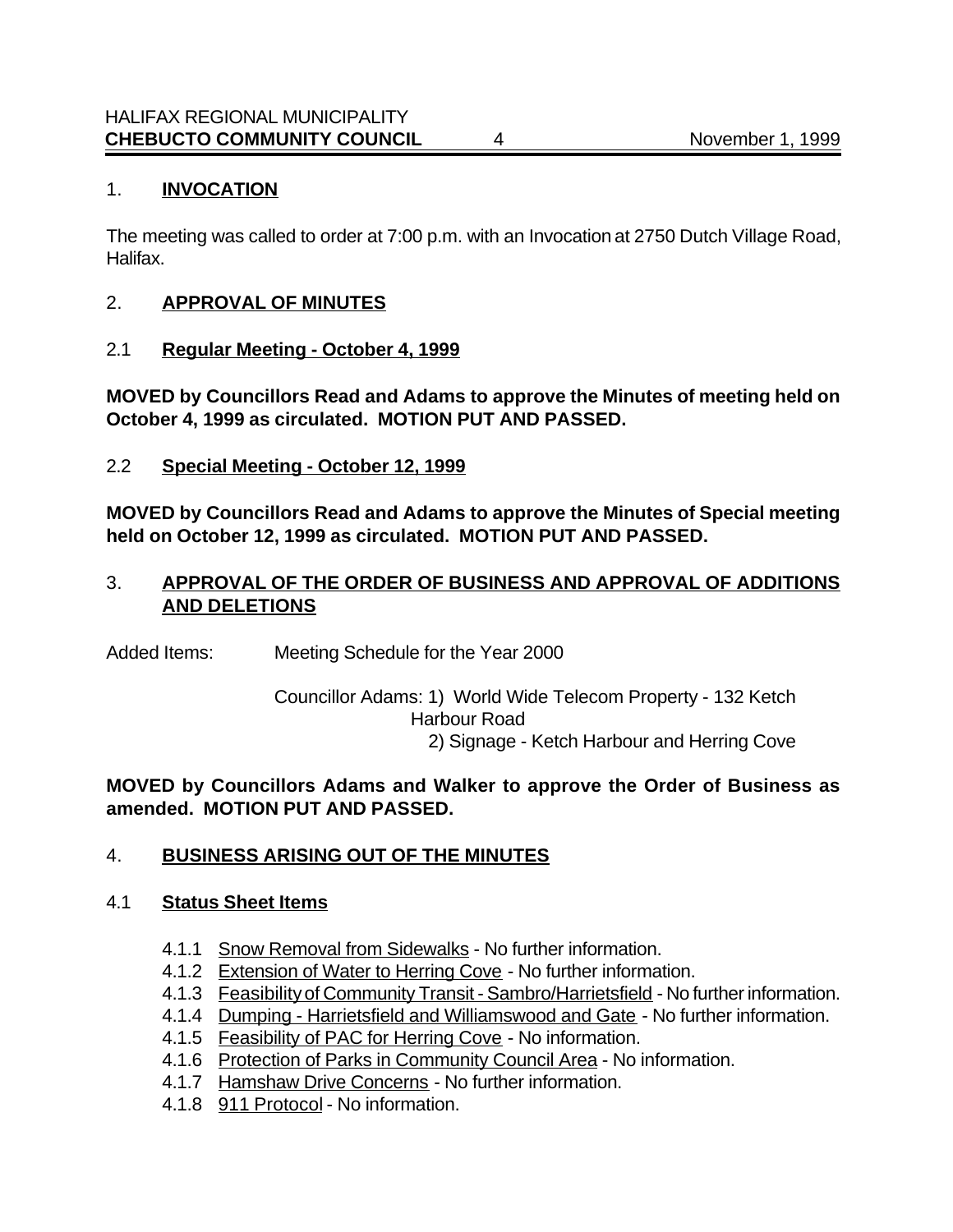# 4.1.9 Traffic Signals on Prospect Road - No information.

Councillor Walker stated it has been a number of months since staff has sent in any reports. It was time that staff followed through on some of these and got them off the list.

The Clerk was asked to convey Councillor Walker's remarks.

# 5. **MOTIONS OF RECONSIDERATION** - None

- 6. **MOTIONS OF RESCISSION** None
- 7. **CONSIDERATION OF DEFERRED BUSINESS** None
- 8. **PUBLIC HEARINGS**

## 8.1 **Case No. 00168 - Application by Halifax Regional Municipality to Rezone 6 and 8 Parkhill Road, Halifax**

A Staff Report dated September 30, 1999 was before Community Council. Roger Wells, Regional Coordinator, Planning Services provided an overview of the report with the aid of overheads. He advised that this application was the result of an error or oversight on the part of staff at the time of the adoption of the 1987 Mainland South Secondary Planning Strategy. Staff was recommending approval of the application.

Councillor Read asked if 8 Parkhill Road was a single family dwelling. In response, Mr. Wells advised that the proposed rezoning is to R-1 to reflect the current use on the property.

The Chair called three times for speakers in favour or opposed to the application. There were none.

# **MOVED by Councillors Read and Adams to close the Public Hearing. MOTION PUT AND PASSED.**

**MOVED by Councillors Read and Adams to approve the rezoning of 6 Parkhill Road, Halifax from R-2 (Two Family Dwelling) Zone to P (Park and Institutional) Zone and 8 Parkhill Road, Halifax from P (Park and Institutional) to R-1 (Single Family Dwelling) Zone as shown on Map 2 attached to the Staff Report dated September 30, 1999. MOTION PUT AND PASSED.**

# 9. **CORRESPONDENCE, PETITIONS AND DELEGATIONS**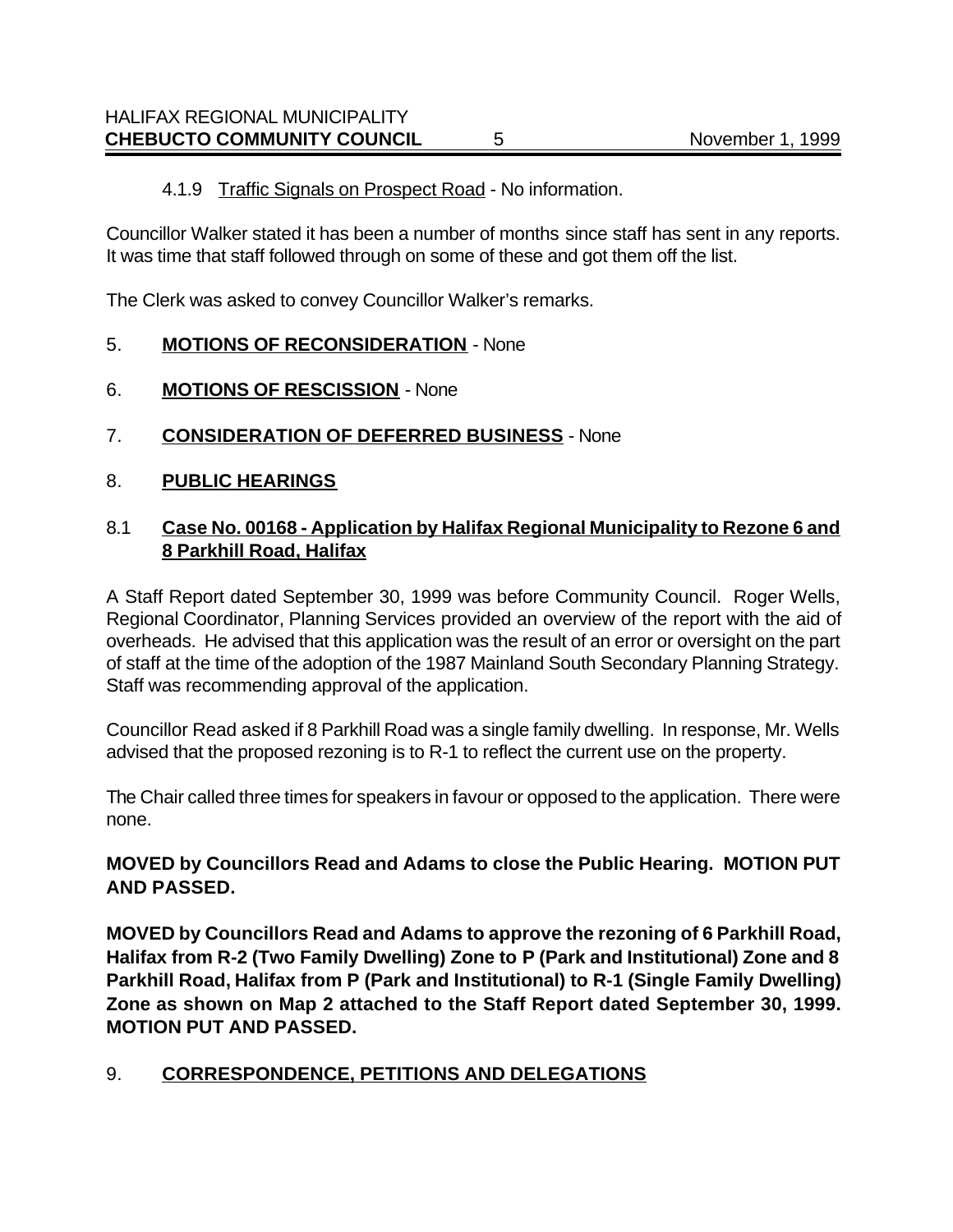### 9.1 **Delegations**

### 9.1.1 Friends of Hemlock Ravine re Watershed Issues Surrounding Hemlock Ravine

On behalf of Friends of Hemlock Ravine, Mr. Richard Gagne, 49 Lodge Drive made a presentation to Community Council. As well, he provided a written submission dated October 25, 1999 which reviewed the geology and hydrogeology at Hemlock Ravine and advised that the purpose of his presentation was twofold:

- 1. Identify the kind of effect that development north of Hemlock Ravine Park can have on the brook and overall water budget of the ravine.
- 2. Impress upon staff and Councillors the value of having a separate watershed advisory group at the Chebucto Community Council level.

Mr. Gagne also provided additional information as part of his presentation.

After Mr. Gagne's presentation, Councillors Read and Stone asked Mr. Gagne for some technical information, which Mr. Gagne provided verbally.

Councillor Stone thanked Mr. Gagne for his presentation and requested that the Clerk provide the information to Planning and Development Departments.

### 10. **REPORTS**

## 10.1 **Case 00122 - Request to Amend the Halifax Municipal Planning Strategy, Clayton Park West, Phase 4**

A Staff Report dated October 24, 1999 was before Community Council. Roger Wells, Regional Coordinator, Planning Applications provided an overview of the application with the aid of overheads.

During the course of his presentation, Mr. Wells advised that the existing plan policy directs that these lands be developed as an office oriented business campus coupled with some multiple family development away from Lacewood. For a variety of reasons, this has not proved viable by the developer as originally conceived in 1993. The developer is now wishing to change the permitted uses on certain sites and to specifically seek approval for construction of a large format retailer- Home Depot - and an associated retail/office/service commercial use on the southeast quadrant of the interchange.

Mr. Wells also reviewed the intended uses for each of the parcels. With regard to proposed heights of buildings on each of the parcels, in recent consultants with the District Councillor, the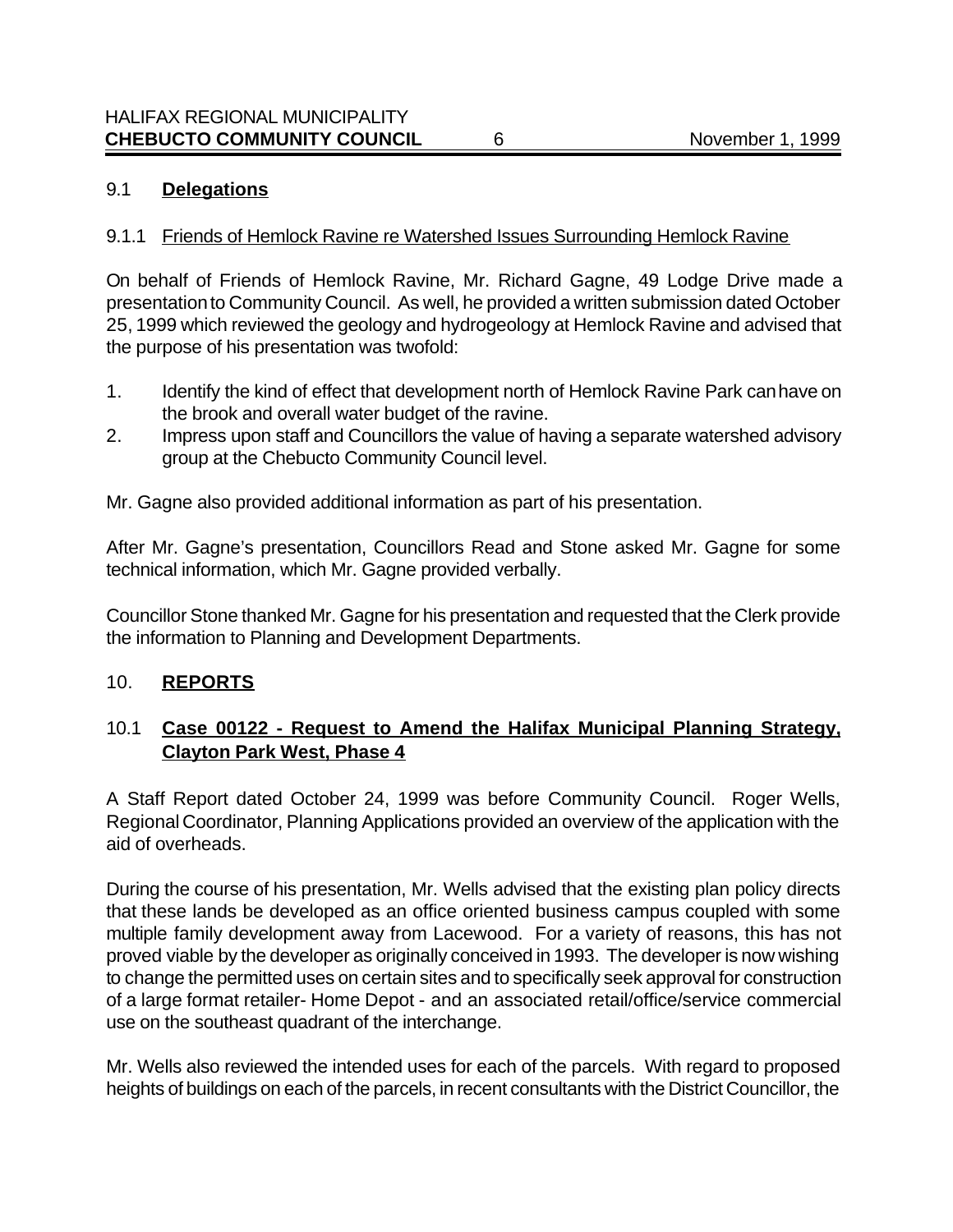| <b>CHEBUCTO COMMUNITY COUNCIL</b>    | November 1, 1999 |
|--------------------------------------|------------------|
| <b>HALIFAX REGIONAL MUNICIPALITY</b> |                  |

consultant has agreed to reduce the number of stories permitted on BC-3B from nine to six and on BC-9 from twelve to nine. He suggested that Community Council may wish to address this when making its recommendations.

Councillor Stone asked for clarification of how the application process would proceed. In response, Mr. Wells advised that this entails an amendment to the MPS, that requires Regional Council approval. The approval of the Stage I Development Agreement is the responsibility of Community Council but in order to streamline the process and hear from the public at one time, staff was suggesting that a joint public hearing be held. A recommendation would go forward from Community Council to Regional Council for a date for Public Hearing.

### **MOVED by Councillors Adams and Walker to recommend that Regional Council:**

- **1. Approve amendments to the Halifax Municipal Planning Strategy (MPS) and Land Use By-law (Attachment 1) respecting the development of lands within the area identified as Clayton Park West, Phase 4.**
- **2. Give First Reading to consider the proposed amendments to the Municipal Planning Strategy and Land Use By-law and to schedule a joint Public Hearing with Chebucto Community Council for December 7, 1999.**
- **3. The existing Stage 1 Development Agreement respecting lands of Clayton Park West, Phase 4, be discharged and a new Development Agreement for said lands (Attachment II), with amendments to Schedule "C" to limit parcel BC-3B to six stories and to limit parcel BC-9 to nine stories be approved by Chebucto Community Council, contingent upon the approval by Regional Council of the above Municipal Planning Strategy and Land Use By-law amendments and the approval or deemed approval of said amendments by the Minister.**
- **4. The applicant be given one hundred and twenty (120) days to sign the Development Agreement from the date of approval by Community Council, or the date of any other approvals required to sign the agreement as the case may be, unless any extension thereof is granted by Community Council at the request of the applicant; otherwise, this approval will be void and obligations arising hereunder shall be at an end.**
- **5. Halifax Regional Council and Chebucto Community Council give Notice of Motion to consider approval of the new Development Agreement and discharge of the existing Stage I Development Agreement and schedule a joint Public**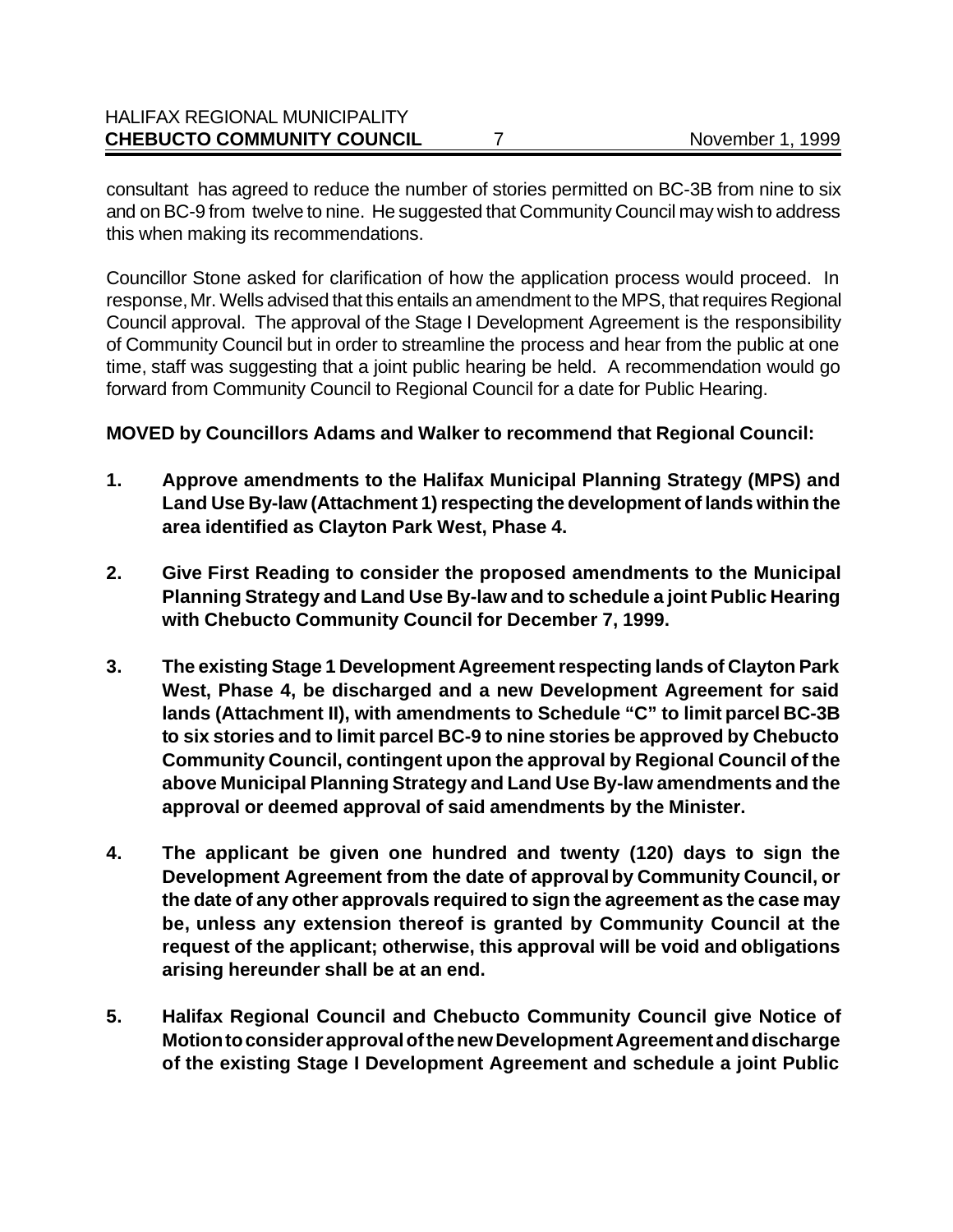# **Hearing of Regional Council and Chebucto Community Council for December 7, 1999.**

### **MOTION PUT AND PASSED.**

Community Council was also in receipt of a recommendation from Halifax County/Halifax Mainland Watershed Advisory Board in this regard.

## 10.2 **Decision of Chebucto Community Council re Case 00174 - Billboards - Additional Interim Amendments to the Land Use By-laws for the Former Cities of Dartmouth and Halifax**

A Joint Public Hearing was held on October 26, 1999 with Regional Council and Harbour East Community Council.

## **MOVED by Councillors Adams and Walker to approve amendments to the City of Halifax Mainland Area Land Use By-law, as set forth in Attachment 1 of the Staff Report dated September 30, 1999. MOTION PUT AND PASSED.**

Councillor Stone explained that this motion would increase the required setback for billboards from residential lots to 250 feet.

### 11. **MOTIONS** - None

## 12. **ADDED ITEMS**

### 12.1 **Meeting Schedule 2000 and Remainder of 1999**

Community Council members considered a proposed Meeting Schedule for the year 2000 and, as well, a change in the date for the December, 1999 meeting from December 6 to December 13.

### **MOVED by Councillors Walker and Read to approve the meeting schedule as amended. MOTION PUT AND PASSED UNANIMOUSLY.**

## 12.2 **World Wide Telecom Project - 132 Ketch Harbour Road**

Councillor Adams outlined concerns with a proposal put forward by World Wide Telecom for 132 Ketch Harbour Road and provided background information to support his concern. He asked that the information he provided be followed up and, for the sake of the community, to have an individual who is going to follow the process through to ensure they are following the guidelines as set forth by the MPS and Land Use By-laws to ensure the project is developed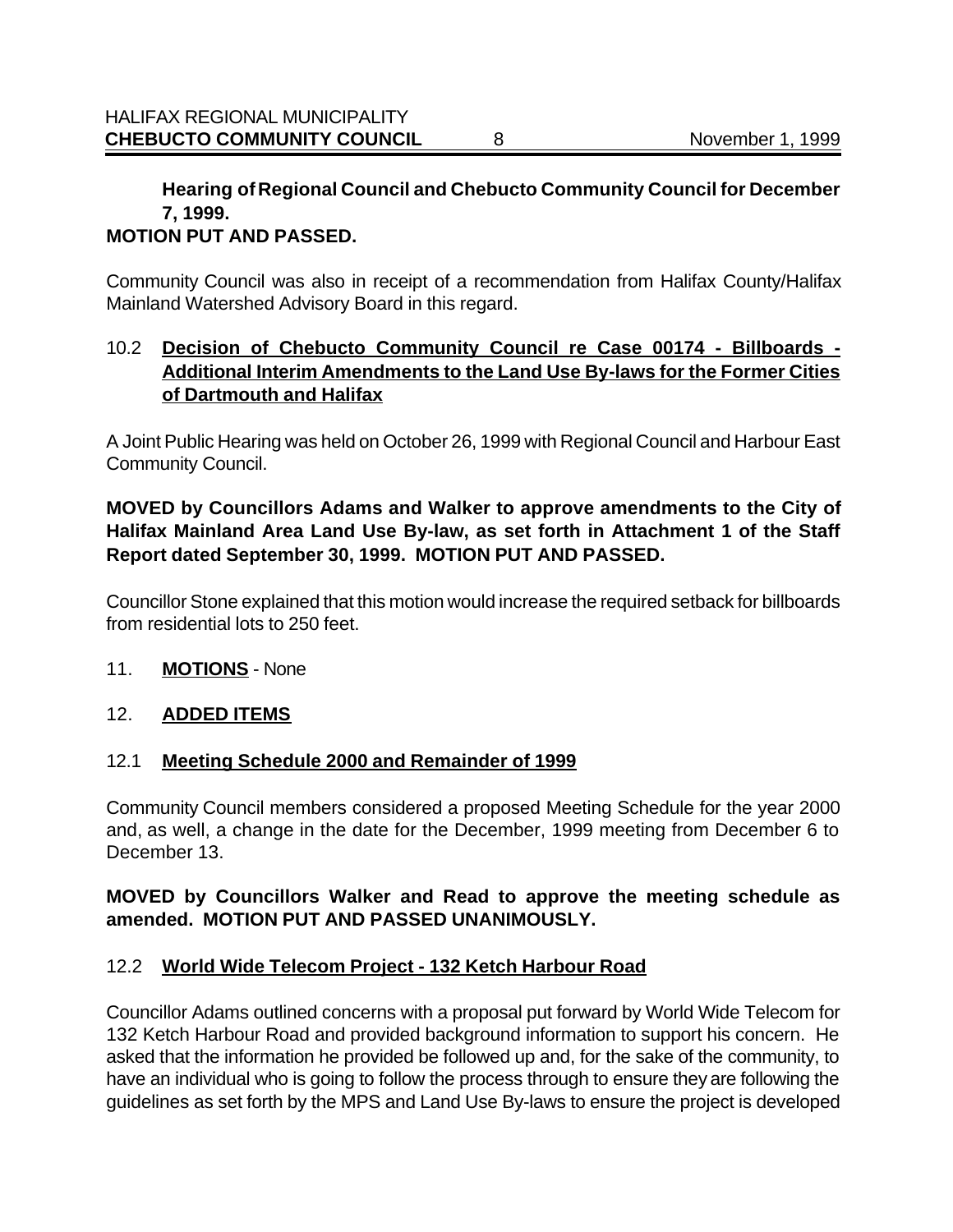### HALIFAX REGIONAL MUNICIPALITY **CHEBUCTO COMMUNITY COUNCIL** 9

properly. The contact person should check up on the project at least on a weekly basis, for instance a By-law Enforcement Officer.

### **MOVED by Councillors Adams and Read to have staff investigate and deal with the situation as requested.**

Councillor Stone asked if this was a private development or a federal government initiative.

In response, Councillor Adams advised it was private but there was endorsement from the federal government which allows them to ignore the zoning but they still have to follow through with all the By-laws and with the setbacks and National Building Codes. They are not allowed to start work without a permit.

Councillor Stone asked for input from staff.

Roger Wells advised he understood that staff is seeking in writing from Industry Canada what procedure they are following and what permits they are intending to secure from HRM. He understood that any telecommunications facility, including a fibre cable situation as proposed for Herring Cove, requires licencing by Industry Canada. Because that is regulated by the federal government, they by their nature can ignore municipal legislation. The province as well can do the same thing and has done so with the proposed jail site and the P-3 schools. He did not think it is the practice, although it may be legal, for the federal government to ignore permitting.

## **MOTION PUT AND PASSED.**

### 12.3 **Signage - Ketch Harbour and Herring Cove**

Councillor Adams advised that when amalgamation first occurred, one of the main themes was that communities maintain their identity; however, the sign designating Herring Cove was taken down. As well, there was an absence of directional signage for Ketch Harbour.

Councillor Adams stated he understood that a policy was under review which could take a while; therefore, he was requesting signage be placed on a temporary basis.

Councillor Stone asked if these were municipal signs or street signs. Councillor Adams advised that these were municipal signs and if indeed cost was an issue, then staff could contact him re alternatives for funding.

His request was for three signs:

- 1. One indicating Herring Cove at the Lumbermart in Spryfield
- 2. One indicating Herring Cove at Purcells Cove Road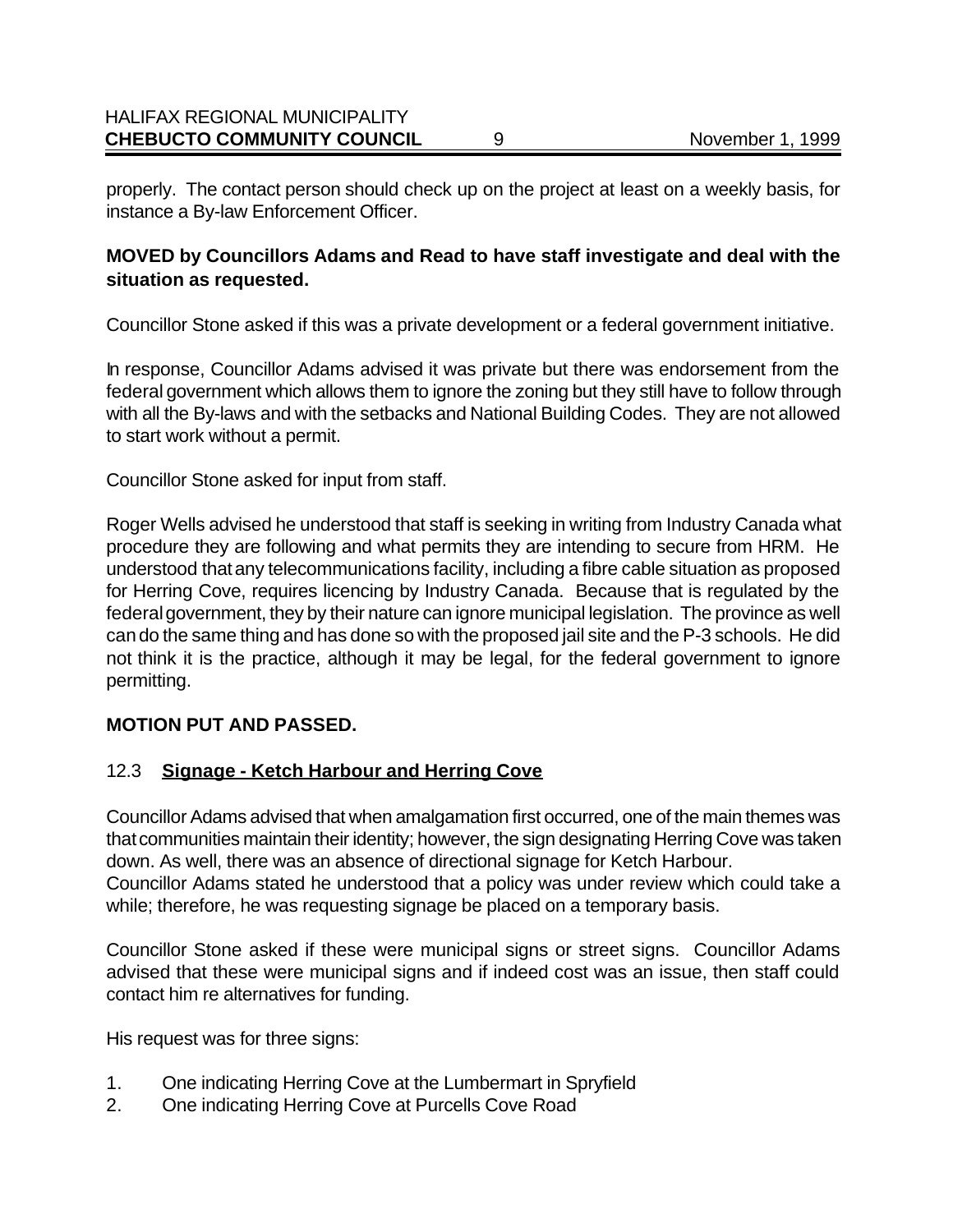3. One directional sign with arrow indicating Ketch Harbour located near the intersection of Herring Cove Road and Hebridean Drive

## **MOVED by Councillors Adams and Walker that staff proceed with the installation of signs as indicated. MOTION PUT AND PASSED.**

# 13. **NOTICES OF MOTION** - None

# 14. **PUBLIC PARTICIPATION**

Mr. Hiram Tiller, 4 Thackeray Close stated that for almost three years he has been making presentation to Council re traffic concerns. He referred to Clayton Developments application and the Staff Report that indicates there would be implications on traffic subject to Department of Transportation fixing up the present traffic problems at the exit. He asked when someone from HRM would get Department of Transportation to have something done with the interchange.

In response, Councillor Stone advised he has regular conversations with the Traffic Authority and Engineering, who meet with Department of Transportation. Since the last meeting, the MLA for the area indicated it was her Number 1 priority. On-going discussions continue in the pursuit of the interchange improvements this year. The provincial government has not said no altogether and there might be a portion done this year. Anything that Mr. Tiller could do to help would be appreciated. Regardless of what happens with the interchange, the money was in the capital budget for HRM to put in the sidewalk and he understood the tender would go out shortly.

Mr. Peter Pelham, 100 Hebridean Drive referred to the increase in housing units and the hotel for the Clayton Developments proposal and asked if the sewage and waste water was going to the Mill Cove treatment plant.

In response, Mr. Wells advised that the sewage from the proposed Clayton Park West Phase 4 would not be going to the Mill Cove sewage treatment plant.

Mr. Bob Zinck, Doull Avenue referred to unplanned traffic at the Armdale Rotary and noted there appears to be a lot of change over the last few years in traffic patterns. Rush hour now seems to start at 3 p.m. He asked if it would be possible to examine the regulations that have time factors involved, ex. "no stopping at such and such a time" and bring it up to the level of what the traffic pattern actually is now rather than what it was ten years ago. Maybe it would be advisable for someone in the Traffic Department to take a look at these time sensitive regulations with a view to modification to the existing patterns.

The Clerk was requested to pass Mr. Zinck's comments along to Traffic Authority.